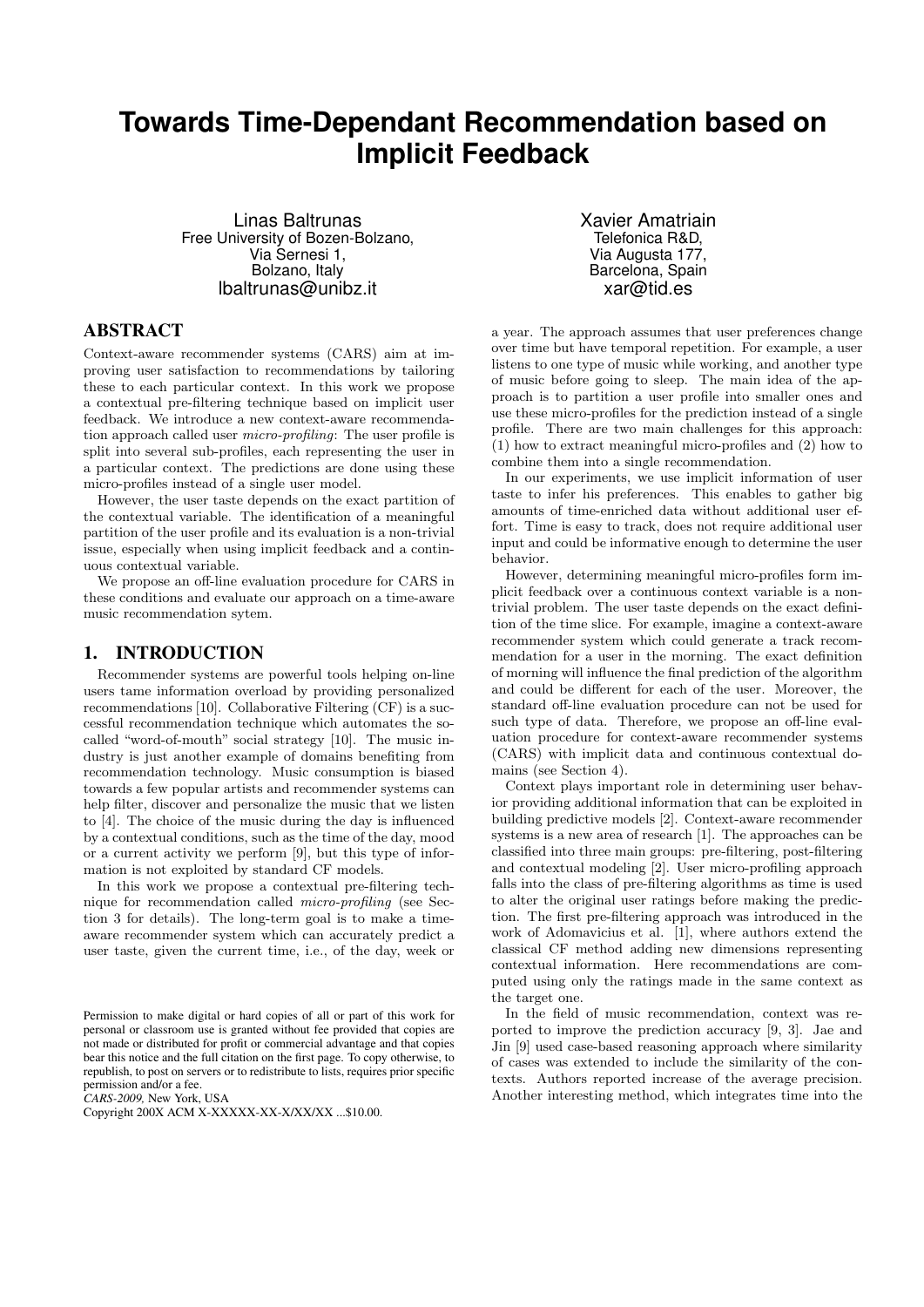| $\#\text{users}$                                | 338     |
|-------------------------------------------------|---------|
| $\#\mathrm{tracks}$                             | 322871  |
| #artists                                        | 16904   |
| #entries                                        | 1970029 |
| $\#ratings$ (after normalization)               | 143091  |
| average mean repetition of a track for a user   | 3.09    |
| average mean repetition of an artist for a user | 19.87   |

#### Table 1: Summary of the data set

prediction process of CF recommender system, is presented by Koren [7]. The author created a model based CF tracking the time changing behavior throughout the life span of the data. An idea somewhat related to micro-profiling is explored by Ohbyung and Jihoon [8] where authors present concept lattices to discover context based user profile.

#### 2. DATA



(a) Number of tracks lis-(b) Popularity of an artist. tened per hour.

#### Figure 1: Last.fm data information

For our approach we use implicit data collected during a two years period (2007-03-01 to 2008-12-31) and containing 338 random Spanish users of last.fm service. Each track is stored into the user's profile together with a time stamp. We cleaned the data from mistyping and removed artists that were listened only by a single user. The summarized information about the data set is listed in Table 1.

The use of implicit feedback data in CF recommender systems raises some challenges on its own [6]. First, the implicit data gives us information only on the positive user feedback i.e., which track or artist she listens most, and when she prefers to listen the artist. However, it misses information on the negative user preferences. This is not the case for other data sets with explicit user ratings, where a user can express positive and negative opinions about an item. Another important issue with implicit user feedback is that the evaluation procedure is not well established (see Section 4 for details).

Furthermore, the music domain requires different techniques from ones used for the movie or book recommendations. Users listen to the the same artist and track many times. Each user in our used data set on average listened for 5828.5 tracks. Repeated consumption of items enables us to analyze a user behavior in different conditions and compare the profile of the same user in various contexts, i.e., weekday versus weekend. Figure 1(a) shows listening behavior of all the users. The users are most active in the afternoon (4 pm.)

and least active at 5 am. We also discovered that on average users tend to use last.fm service on working days more than during the weekends. Note that some items are much more popular than others. Figure 1(b) shows how many times an artist was listened in total.



Figure 2: Rating distribution for the data set.

Our goal is to build a time-aware RS that can accurately recommend an unkown yet interesting artist (or a song) for the user. In our initial experiments we are recommending an artist rather than a track, therefore, all the mappings are done on the artist level. The ability to recommend a track will be extended in the future.

To measure the performance of the system using the Mean Absolute Error (MAE) we map implicit user feedback into explicit ratings. We use mapping procedure proposed by Celma  $[4]$  – which is similar to Hu et al.'s  $[6]$ . We use the number of times the user listened to an artist as a proxy of the user preferences. But users' listening habits usually present a power law distribution: That is, a few artists have lots of plays in the user profile, and the rest of artists have much less play counts. Therefore, we compute the complementary cumulative distribution of artist plays in the user profile. Artists located in the top 80-100% of the distribution get a score of 5, artists in the 60-80% range get a 4. Artists with less play counts, in the 0-20% range, will get a rating of 1. In case we have not enough variation in the user profile to divide all counts into 5 groups we assign 3 as the rating.

Figure 2 shows the rating distribution for the data set. Note that we have higher number of artists with small ratings. It is specific property of the music data sets as a single user listens to a large amount of unique tracks or even artists. This leads to many artists that the user has listened only once.

### 3. APPROACH

Our long-term goal is to make a time-aware recommender system which can accurately predict user's music taste, given the current time. The idea is to partition the user  $u$  profile into micro profiles  $\{u_1, u_2, ..., u_n\}$  that best represents the user in a particular time span. For example, we can have a representation of the same user  $u$  in the morning, evening, weekend, summer, etc. Micro-profiles would be more precise model of the user. To make a recommendations we would use multiple micro-profiles instead of a single profile  $u$ . The rationale behind the approach is that we can improve the accuracy while having a set of coherent and more precise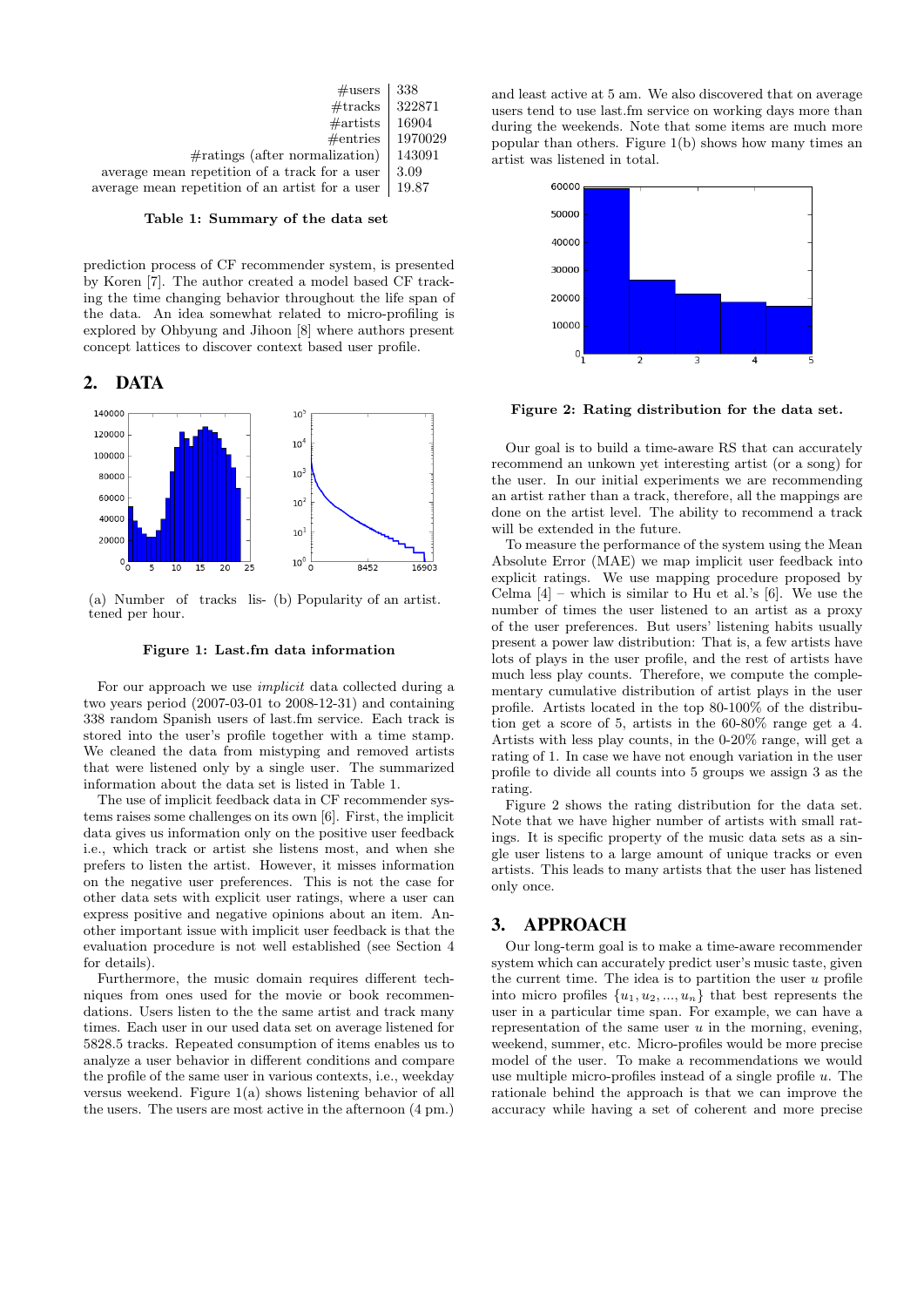user models. Micro-profiles for a single user can be built for many different time cycles such as day, month or year. One of the challenges, which we shall not approach in this paper, is how to combine the predictions generated for each of the profile and present the final prediction.

But, even a more fundamental problem that we do need to approach, is how to discover meaningful time partition based on the time cycles. Each partition should represent a time slice where user has similar repetitive behavior. For example, working hours of a user if she listens the same set of artists while working. Each user could have different definition of morning and evening and the same time partition might not work globally for all the users.

But, for simplicity and evaluation issues (see Section 4), in this initial work we analyze only non overlapping partitions. Moreover, we evaluate the system by making the predictions without combining several micro-profiles. Finally, we do not look into personalized partitions but rather evaluate global ones. All of these issues should be considered as future work to be addresses.

# 4. EVALUATION CHALLENGES USING IM-PLICIT CONTEXT-ENRICHED DATA



Figure 3: Examples of the partitioning  $T$  for a day.

The evaluation of a recommender system tries to estimate user satisfaction for a given recommendation. The most common procedure is to use off-line evaluation techniques [5]. To evaluate context-aware recommender systems, different accuracy measures have been used: expected percentile ranking [6], precision, recall, F1 [1], average precision [9]. Most of the previous work on CF evaluates the accuracy of the system using explicit user rankings [6]. In this Section we propose an off-line evaluation technique for implicit user ratings and continuous contextual variables.

In our case, the biggest problem is related to the continuous time variable – in fact, the same evaluation problem generalizes to other continuous contextual variables such as temperature or distance to an object. To the best of our knowledge, this problem has not been faced before since most of the data sets contain ratings with a nominal contextual variable such as companion or weekday [1].

To understand the problem, imagine a scenario where a user continuously listens for music. We want to build a system that would be able to predict her preferences in various times of the day. Lets say the user likes two artists A and B.

In the morning she prefers artist A over B. On the contrary, at work she prefers to listen to B more than A. When making a rating prediction for a specific time of the day, we should be able to infer these relations. Interestingly, the exact partitioning of the time domain defines the ground truth which we want to predict. For example, if we define our "morning" to be the time interval from 6 am to 9 am we will infer the user preferences by counting the popularity of the artist as described in Section 2. However, if we change the definition of the morning, the user preferences might also change. Note, that these are the preferences that we want to predict and not the predictions.

In an off-line evaluation of the system, we compare the generated rating predictions to the hidden user ratings (holdout evaluation), serving as a ground truth. But because our ground truth depends on the exact partitioning of time, intuitively we need to take into account all the possible partitions. Furthermore, we need a success measure in order to decide which partition is better. For this purpose, we propose to compute the error of the partition as the weighted average of all the errors in each segment:

$$
E(R, T, D) = \frac{\sum_{i} |T_i| E(R, T_i, D)}{\sum_{i} |T_i|}
$$

Where D is the data set,  $T = \{T_1, T_2, \ldots, T_t\}$  is the time partitioning of the time domain. Partitions do not overlap and the union of them is equal to T.  $|T_i|$  is the number of the ratings we can predict in train set of the partition  $T_i$ .  $E(R, T_i)$  is the Mean Absolute Error computed on the time partition  $T_i$ . The visual representation of possible partitioning is showed in Figure 3. Given the temporal partitioning T, the best system would be the one which makes smallest overall error E.

### 5. EXPERIMENTAL EVALUATION



#### Figure 4: Example of testing aproach for morning and evening partitions.

For all our experiments we used last.fm data set described in Section 2. We used a popular factorization based CF algorithm  $(FACT\ for\ short)^1$ . Our testing approach for the  $T_{day}$  contextual segmentation is summarized in Figure 4. Due to the nature of implicit ratings, the procedure slightly differs from the usual off-line evaluation. In the first step, the implicit data set of the user is subdivided into contextual

<sup>1</sup>http://www.timelydevelopment.com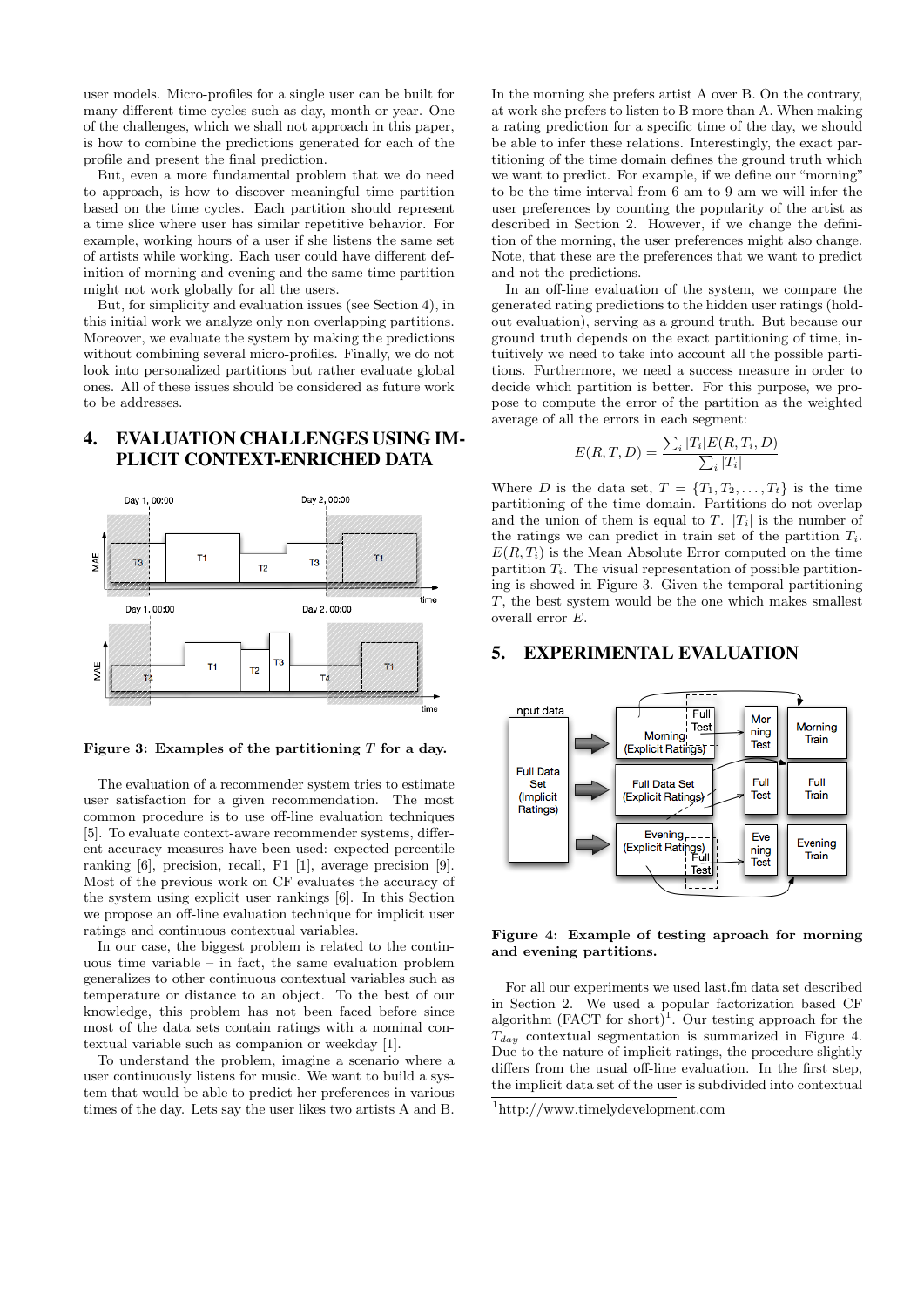segments defined by  $T_{day}$ . Second, each of the segments is transformed into a  $user \times item$  explicit rating matrix. We also transform the full data set into explicit ratings and divide it into the train and test sets. To be able to compare the performance of different contextual segments we use the same test set for each of the segment. The user  $\times$  *item* pairs in the test set is used to extract the test set for each of the contextual segments. All user  $\times$  *item* pairs that are present in the test set and contextual segment are extracted to the test set of that particular segment. The rest of the ratings are assigned to the train set of the same segment. Note that we can not split each segment into the train and test sets independently from each other because some ratings we are trying to predict could already be present in the training set of the segment. This procedure also allows us to use the training set of one segment to predict test set of other segment.

### 5.1 Accuracy of the Method



Figure 5: Prediction accuracy for different segmentation.

We shall now compare prediction accuracy of user microprofiling and our baseline (context-free) prediction algorithm. We use a pre-defined time segmentation, which was done for the day, week and year temporal repetition.  $T_{day}$  =  ${ {moving, evening}, T_{week} = { weekend, working day}, T_{year} =}$  ${cold}$  season, hot season ${R}_{hours} = {even$  hours, odd hours. Morning is defined as day hours between 5 am and 6 pm. Hot season includes spring and summer in Spain (March 21st to September 21st) . Even and odd hours is the partitioning that was used to test system behavior on the meaningless splits.

The goal of the experiment is to test if we can improve the accuracy  $E$  of the predictor if we use only the profiles of the relevant segment. For example, for the day partitioning  $T_{day}$  we use only the user micro-profile of morning to predict the ratings for the morning. We compare the prediction accuracy  $E$  of this method to the prediction using the standard user profiles (without segmentation) to predict user preferences in the morning and in the evening. For all the experiments we use five fold cross-validation.

Figure 5 summarizes our results. The first column indicates the error  $E$  of the FACT CF predictor using user profiles without segmentation and making the prediction for the full user profile (without segmentation). This column plays the role for the base line to which other results are compared. Following columns show the performance of algorithms to predict user preferences defined by the partitioning T. Algorithm makes prediction by using user profiles without partitioning (marked full on x axis) or using only the user micro-profiles that of the corresponding segment

(marked seg on x axis). The experiment shows that prediction accuracy improves when using more relevant user micro-profiles. Note, that accuracy dropped when predicting user preferences for the contextual segment by using full user profile. It can be explained by the fact that to predict a specific (i.e., morning) user taste we use more general user data. On opposite, when using only the data of the segment the prediction improved significantly. We observe the highest improvement for  $T_{day}$  and  $T_{hours}$  partitioning. The improvement in  $T_{hours}$  partitioning is unexpected and needs further analysis.

### 5.2 Similarities Between Splits

The previous experiment was conducted using pre-predefined time segmentations T. In our second experiment we aim at predicting the optimal split of the time variable. We examine the very simple case where the day cycle is partitioned into two segments each spanning for 12 hours. We want to find the optimal partition that reduces the overall error E. Figure 6 shows the true error  $E$  and the methods used to predict this error. On the  $y$  axis we plot the error (predicted error)  $E$  and on the  $x$  axis we plot the split point (i.e. every hour of the day). The graph is symetric with respect to the gap of the 12 hours. It is because our time segment is 12 hours itself and split at 0 o'clock is equal to the split at 12 o'clock. The true error is shown in the Figure 6(a). The error is computed every hour using the same prediction algorithm as in the first experiment. The minimum error in the day cycle is at 12 and 0 o'clock. This is surprising result as it corresponds with the start of the new day and the noon.

We use different methods to predict the true error  $E$ . Figure  $6(b)$  shows the estimation of the true error E using cross-validation. The cross-validation method is often used to estimate the free parameters of the algorithms. The split point could be seen as the parameter which needs to be optimizes with respect to the prediction error. We use 5 fold cross validation only on the train data – leaving out the test, that is  $-$  to compute the E. Figure shows, that the shape of the estimation resembles the shape of the true  $E$ . Note, that we try to predict only the optimal split point, therefore, are interested only in the minimum points of the error and not in predicting the absolute value of  $E$ . Cross-validation suggests that the minimum points are at 9 and 21 o'clock. The prediction is shifted to the left from the optimal solution by 3 hours.

However, using cross-validation to estimate the best split is expensive. It means running the recommendation algorithm several times for each possible split and this can be computationally unacceptable. Therefore, we compare this solution with two computationally cheaper methods. Both methods use proxy measures on the partitioned data set to compute the goodness of the split. The information gain  $(IG)$  method (see Figure  $6(c)$ ) uses this information theoretical measure to determine how much the split contributes to the knowledge of the data. Interestingly, the higher the information gain, the smaller is the error  $E$ . Analyzing the minimum point of the negative IG measure, we see that the minimum point is at 10 and 22 o'clock which is closer prediction comparing to the cross-validation method. The third method computes the mean explained variance of the first 100 principal components for the two data segments. Similarly to the IG method, the more variance is explained, the